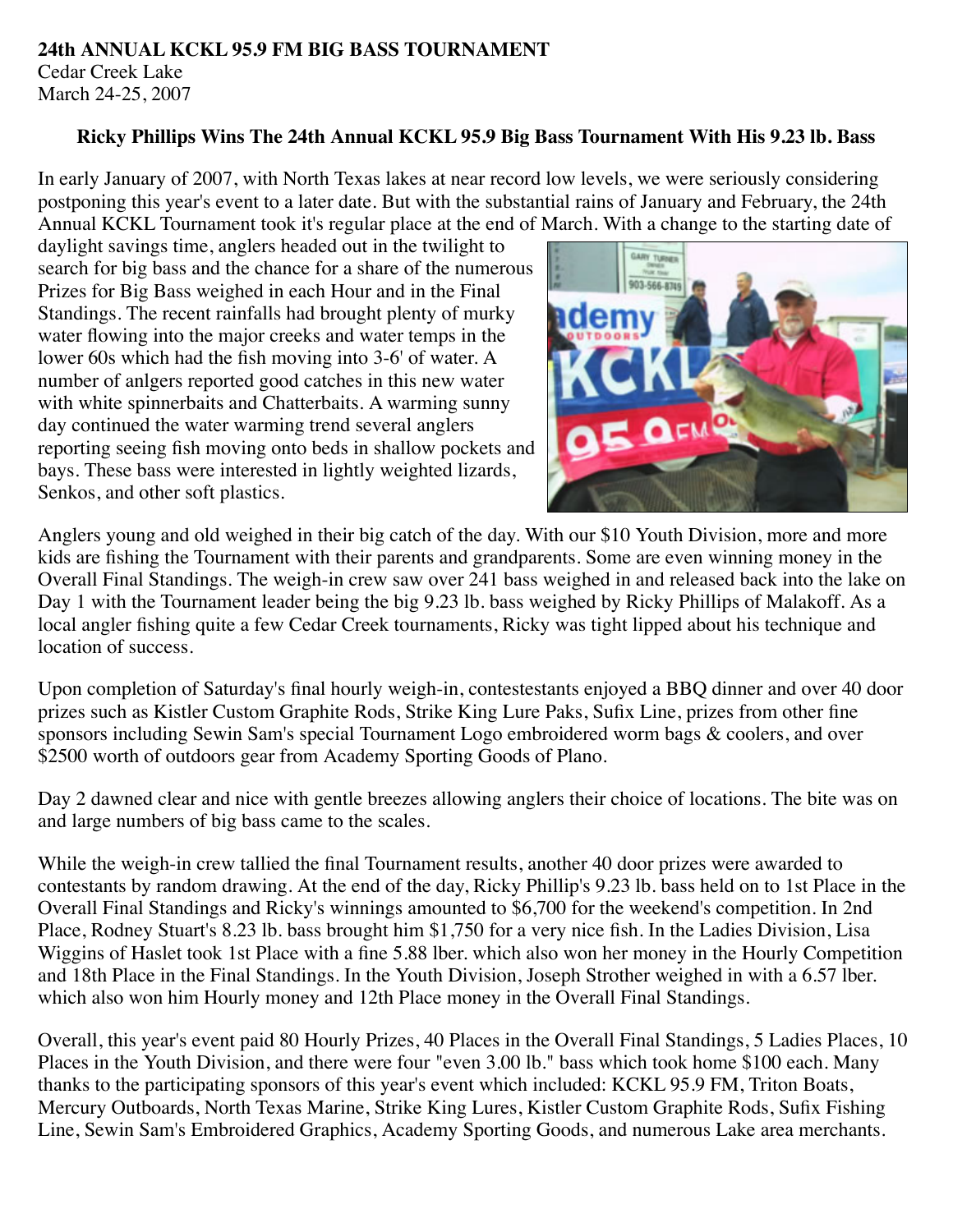

# The KCKL Bass Tournament Crew

# **Overall Final**

| 1st | Ricky Phillips, Trinidad      |      | 9.23lbs \$6,500.00 |                          |
|-----|-------------------------------|------|--------------------|--------------------------|
| 2nd | Rodney Stuart, Tool           | 8.23 | \$1,650.00         |                          |
| 3rd | Kevin Henry, Saginaw          | 8.20 | \$1,400.00         |                          |
| 4th | DeWayne Thomas, Ferris        | 7.94 | \$1,050.00         |                          |
| 5th | Roy Mullican, Midlothian      | 7.81 | \$850.00           |                          |
| 6th | Brandon Vaughan, Waxahachie   | 7.75 | ∣\$\$Cash          |                          |
| 7th | Daniel Ramsey, Trinidad       | 7.63 | ∣\$\$Cash          |                          |
| 8th | Jeff Lewellen, Sachse         | 7.39 | ∣\$\$Cash          |                          |
| 9th | Chad Davis, Azle              | 7.24 | ∣\$\$Cash          |                          |
|     | 10th Phil Oldham, Eustace     | 7.12 | ∣\$\$Cash          |                          |
|     | 11th Larry Bright, Waxahachie | 6.74 | \$\$Cash           |                          |
|     | 12th Joseph Strother, Dawson  | 6.57 | ∣\$\$Cash          | (Youth Division Winner)  |
|     | 13th Trace McGuffy, Athens    | 6.40 | ∣\$\$Cash          |                          |
|     | 14th Mike Isom, Waxahachie    | 6.13 | \$\$Cash           |                          |
|     | 15th Willy Townzen, Combine   | 6.07 | ∣\$\$Cash          |                          |
|     | 16th Johnny Horton, Eustace   | 5.98 | ∣\$\$Cash          |                          |
|     | 17th Jason Conner, Arlington  | 5.90 | \$\$Cash           |                          |
|     | 18th Lisa Wiggins, Haslet     | 5.88 | ∣\$\$Cash          | (Ladies Division Winner) |
|     | 19th Mike Settle, Fairfield   | 5.77 | ∣\$\$Cash          |                          |
|     | 20th Bobby Boone, Athens      | 5.69 | ∣\$\$Cash          |                          |

## **Even Weight Winners**

| Willie Townzen, Combine               | $\ 3.00\ $ \$100                  |
|---------------------------------------|-----------------------------------|
| Shane Dickerson, Corsicana 3.00 \$100 |                                   |
| Coy Dowdy, Trinidad                   | $\left  3.00 \right  100 \right $ |
| David Holley, Arlington               | $5.00$ \$100                      |

# **Ladies Division**

| 1st   Lisa Wiggins, Haslet                                                                       |                  | $\sqrt{5.88 \times 200}$ (Placed 18th Overall) |
|--------------------------------------------------------------------------------------------------|------------------|------------------------------------------------|
| 2nd  Melissa Solvak, Ennis                                                                       | $\ 3.74\ $ \$100 |                                                |
| $\left \left 3\right \right $ Juanice Silvertooth, Kilgore $\left \left 3.48\right \right $ \$75 |                  |                                                |

### **Youth Division**